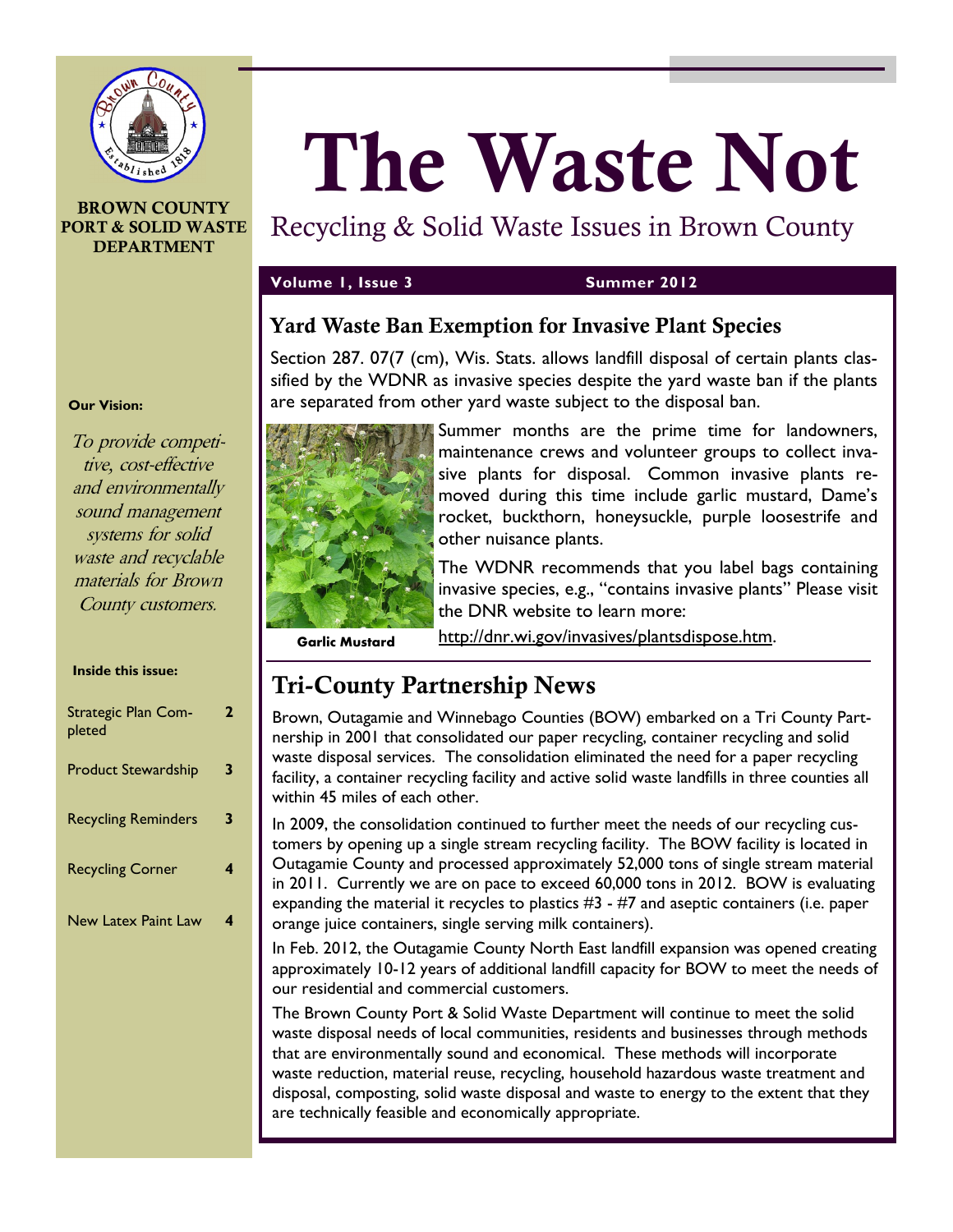# **Strategic Plan Completed**

The Port & Solid Waste Department has finished development of a Strategic Plan for our Solid Waste operations. The Strategic Plan was adopted by the Solid Waste Board in June and subsequently approved by the County Board .

In March, the Solid Waste Board approved the following Vision and Mission:

#### *Vision*

"*To provide competitive, cost-effective and environmentally sound management systems for solid waste and recyclable materials for Brown County customers."*

#### *Mission*

*"The Port & Solid Waste Department will meet the solid waste disposal needs of local communities, residents and businesses through methods that are environmentally sound and economical. These methods incorporate waste reduction, material reuse, recycling, household hazardous waste treatment and disposal, composting, solid waste disposal and waste-to-energy to the extent that they are technically feasible and economically appropriate."*

With input from our stakeholders, a set of Goals and Objectives were developed for review and prioritization by the Solid Waste Board. They were ranked to establish priorities for completing each objective. The five highest objectives are highlighted in *bold*. Goals and Objectives that affect Tri-County (BOW) activities are being evaluated on a consensus basis with the other BOW



counties. The highest priority goals are noted below and will be used to develop a shortterm Action Plan.

#### Solid Waste Area

- General (including Transfer Station)
- *Negotiate municipal and private solid waste management services agreements*

#### Recycling Area

Work with BOW to maximize BOW MRF recycling operations

 *Work with BOW to attract additional recycling tonnage from outside of the BOW Counties to make a 2nd shift economically viable*

#### Household Hazardous Waste Area

- Make the HHW program more self-sustainable
- *Expand the customer base of the HHW facility through regional programs*

#### General Area

- Solid Waste Fund Reserves
- *Evaluate current long-term investment strategy versus risk management*
- *Evaluate current transfers of Port and Solid Waste funds transferred to County general funds*

Emerging waste management technology

 *Examine new technologies and trends to identify additional opportunities to either reduce costs or generate revenue*

Enhance Customer Service

*Develop an updated web site*

Please contact Mark Walter at (920) 492-4965 or walter ma@co.brown.wi.us to learn more about the process.





*E-waste represents 2% of America's trash in landfills, but it equals 70% of overall toxic* 

*waste*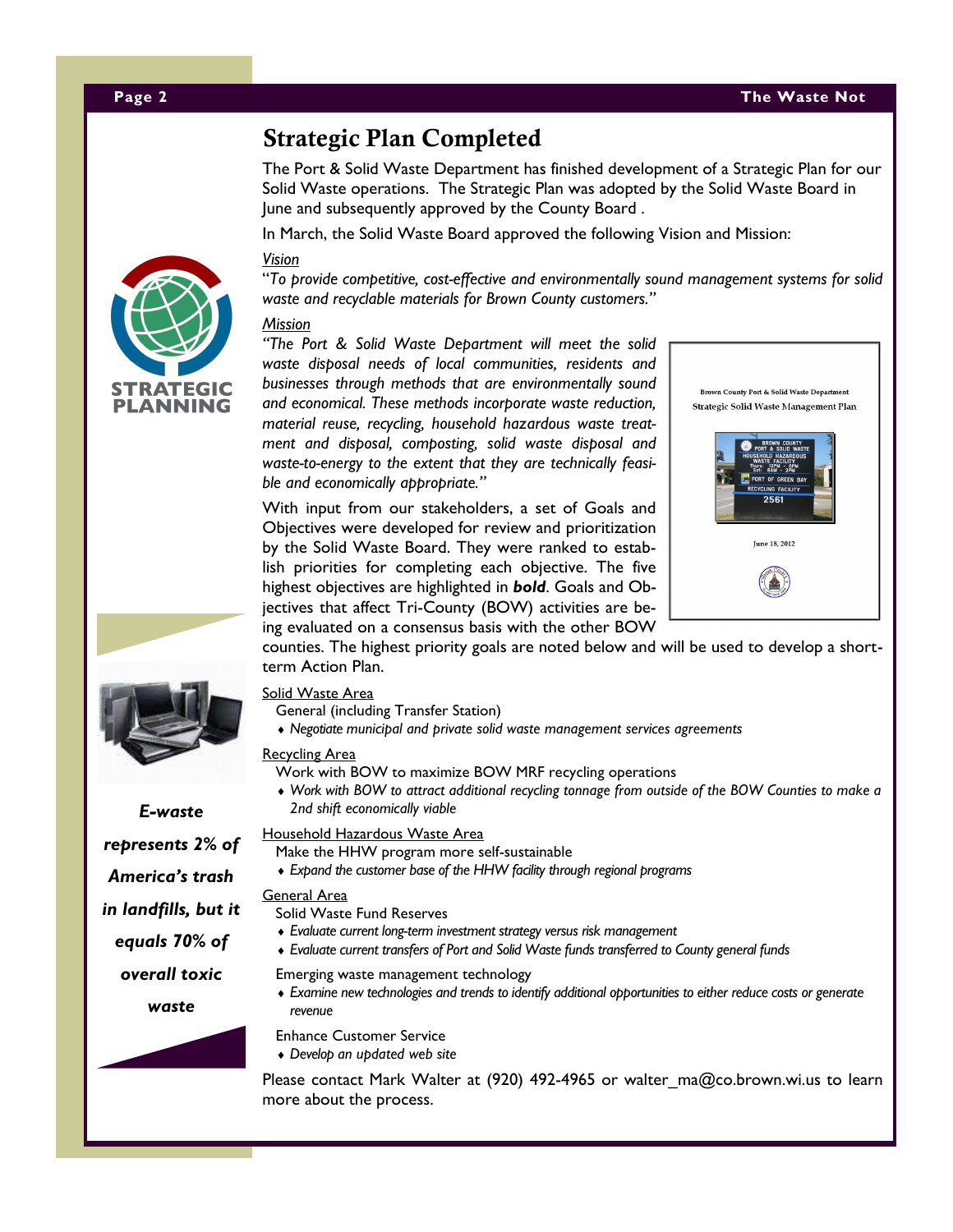#### **Volume 1, Issue 3 Page 3**

## **Product Stewardship and Extended Producer Responsibility—What Do They Mean?**

A movement to shift responsibility for spent products and packaging from taxpayers to the producers who design, make and sell them is growing both among leading corporations and state and local governments in the United States. Dozens of new industry programs and state laws to reduce the life cycle impacts of products and packaging have been initiated or adopted in the last decade. The terms, "product stewardship" and "extended producer responsibility" have been used in various ways to describe these activities.

#### *Product Stewardship*

Product Stewardship is the act of minimizing health, safety, environmental and social impacts, and maximizing economic benefits of a product and its packaging throughout all lifecycle stages. The producer of the product has the greatest ability to minimize adverse impacts, but other stakeholders, such as suppliers, retailers, and consumers, also play a role. Stewardship can be either voluntary or required by law.

#### *Extended Producer Responsibility*

Extended Producer Responsibility (EPR) is a mandatory type of product stewardship that includes, at a minimum, the requirement that the producer's responsibility for their product extends to post-consumer management of that product and its packaging. There are two related features of EPR policy: (1) shifting financial and management responsibility, with government oversight, upstream to the producer and away from the public sector; and (2) providing incentives to producers to incorporate environmental considerations into the design of their products and packaging.

For more information go to:



 Product Stewardship Institute www.productstewardship.us Product Policy Institute www.productpolicy.org



# **Recycling Reminders**

#### **C&T License Holders**

Holders of DNR Collection and Transportation (C&T) licenses must inform their clients annually of state and local laws related to recycling (s. NR 502.06, Wis. Adm. Code).

Licensed waste haulers who collect and transport municipal solid waste and recyclable materials are required to notify their clients annually of the need to comply with state and local recycling laws. The requirement is intended to ensure that all waste generators and haulers are aware that Wisconsin's recycling laws apply equally to all residents and non -residential facilities in Wisconsin, including those whose waste and recyclables are hauled out of the state.



#### **Recycling for Owners of Multi-Family Dwellings**

Wisconsin's Waste Reduction and Recycling Law and local ordinances require the owners of *all* multi-family buildings and facilities to:

- $\bullet$  Provide separate containers for the materials banned from landfills and incinerators.
- Notify residents in writing about the recycling program at the time of renting or purchasing and at least semi-annually thereafter.
- Arrange for the collection and transportation of recyclables to a recycling or processing facility.
- ◆ Educate residents about the three Rs (Reduce, Reuse and Recycle) and other waste reduction strategies.
- Obey local recycling ordinance requirements.

*See Chapter 287 Wis. Stats.*